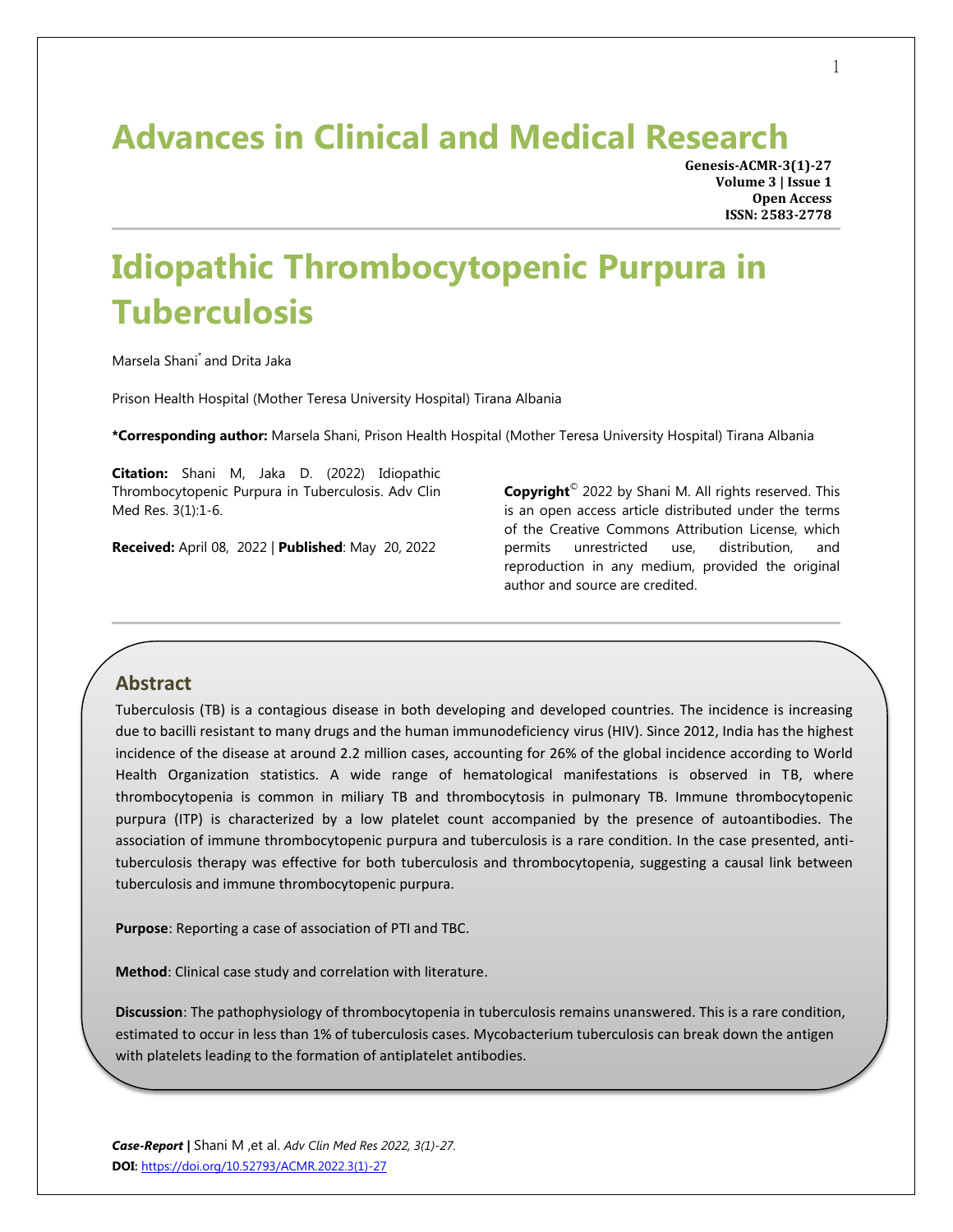HLA-specific presentation of tuberculosis may also lead to antiplatelet immune response in some patients.

#### **Keywords**

PTI; Thrombocytopenia; Mycobacterium tuberculosis; TBC; Antituberculous therapy

### **Introduction**

Patient S.SH, male, age 64 years, born Korca (known endemic area for TBC) is referred by the district hematologist as suspect immune thrombocytopenia. The patient's complaints were related to fatigue, weakness, sweating, blood in the urine, blood through saliva and black stools, which the patient had been complaining about for almost 4-5 days.

Objective examination: Pale on the skin and mucous membranes with obvious signs of cutaneous hemorrhage in the form of diffuse ecchymosis and petechiae, dense, widespread throughout the body but more evident in the upper and lower bilateral extremities as well as at the level of the right hemithorax and abdomen. Patient with signs of urinary tract hemorrhage (evident in the catheter bag) as well as bleeding gums all the time.

Clear conscience, rhythmic cardiac tone with frequency 85bpm, TA = 100 / 80mmHg, attenuated respiration more expressed on the right side, Sat O<sub>2</sub> 96% under room air, soft abdomen. Treatable not dolent on palpation abdomen, without muscle protection, hepar and lien below the costal arch, no peripheral palpable lymphadenopathy. Anamnesis Vitae: Patient Known as Diabetes Mellitus type 2 under treatment with oral antidiabetics, HTA under treatment with antihypertensives.

Family history: Nothing to note.

Examinations showed Hemograms RBC 3.41x10<sup>6</sup>, Hb 9.0gr / dl, Hct 26.9%, MCV 79.0fL, RDE 14.6%, WBC 8.2K / uL, PLT 2K / uL (norm 150-400). Thrombocytes in the blade: rare in preparations. Reticulocyte count 23.0<sup>o</sup> / <sup>oo</sup>.

**Bone marrow aspiration:** Promyelocytes 1%, Neutrophil myelocytes 2%, Neutrophil metamyelocytes 8%, Neutrophil sticks 22%, Segments 25%, Lymphocytes 13%, Monocytes 7%, Polychromatophilic normoblasts 12%, Oxyphilic normoblasts 8%, Plasma cell 2%. rich in material, M / E ratio = 2.9 / 1. Megakaryocyte apparatus present with a small platelet burst.

**Leukocyte immunophenotype:** Bone marrow material. Through leukocyte immunophenotyping was observed: About 1% of cells with the markers CD34 +, CD117 +, HLA-DR +, CD13 +, CD33 + probably myeloblasts.

-Lymphoid population makes up about 6% of all cells which were studied for the above markers.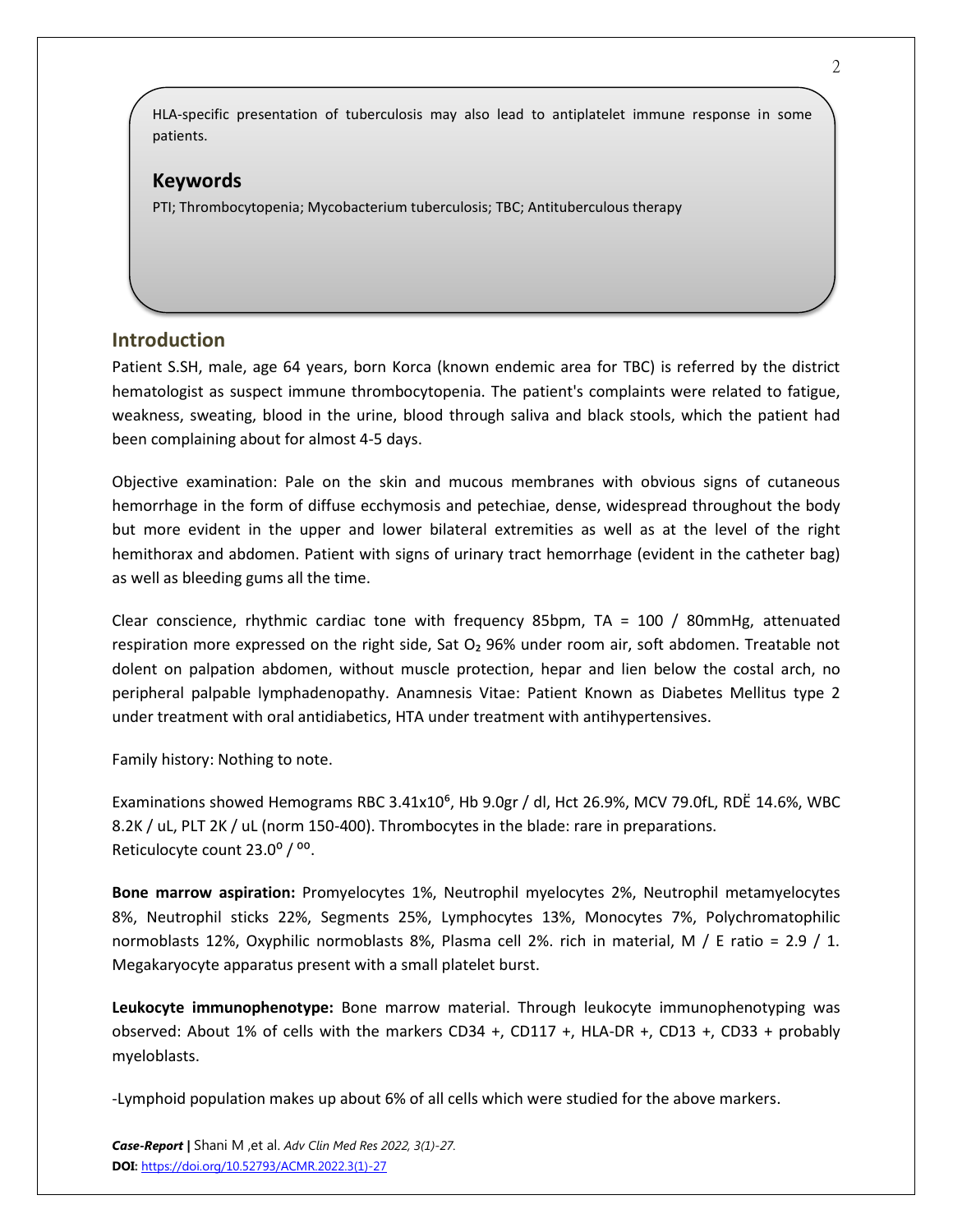-Granular series which makes up about 79% of all cells parasites with normal granularity.

-Monocyte population makes up about 4% of all cells.

-The red series makes up about 11% of all cells.

**Coagulation panel:** PT 72%, INR 1.24, aPTT 23.0sec, Fibrinogen 471mg / dL, D-dimer 0.82µg / mL.

**Biochemical balance:** Glucose 157mg / dL, Urea 124.2mg / dL, Creatinine 1.18mg / dL, Direct bilirubin 0.33mg / dL, ALT 11UI / L, AST 16U / L, GGT 28U / L, APL 50U / L, LDH 259U / L, CK 132U / L, Calcium 8.8mg / dL, CRP 1.46mg / dL.

**Immune panel:** HBsAg0.30S / CO (<0.99 neg) Anti-HCV 0.88S / CO (<0.99 neg), Anti-HBs 0.09IU / L (<9.99 neg), AntiHBc 0.17S / CO (<1 neg), HIV 1 & 2 Ab, RDT negative, ANA <160 (negative), Anti ds DNA 8.4IU / mL (<35, neg) ENA 0.10U / mL (<0.8 neg), MPO 2.9U / mL (<10 neg). CEA 0.8 (<10 neg), AFP 3.8 (<8.8 neg), CA 19-9 10.4 (<37 neg), CA 15-3 9.9U / mL (<31.3 neg), Total PSA 0.43ng / mL, Ferritine 130.70 ng / mL.

**Lung CT:** Trachea, free main bronchi. Sinister pleural thickening with posterobasal effusion with DIP 16mm. Multiple pseudonodular consolidations in both lungs.

**Protein electrophoresis:** Albumin 58.5%, alpha 1-globulinate 5.3%, alpha 2-globulinate 13%, beta 1 globulinate 5.5%, beta 2-globulinate 4.3%, gammaglobulinate 13.4%, Ratio A / G 1.41.

After completion with the necessary examination panels the patient was placed under corticosteroid therapy with a maximum dose of 2 mg / kg body weight.

On 08/03/2022 the patient is consulted by a pulmonologist who requires equipment with Sput-BK 3 samples which Geneexpert sputum (Positive) showed the presence of DNA for MTB positive. The patient was placed from 11/3/2022 under the anti-tuberculosis regime with:

-Rifampicine / Isoniazid 150/75 mg 3tb per day oral.

-Pyrazinamide 500 mg 2tb per day oral.

-Gambutol 400 mg 2 tb per day oral.

-Multivitamine 3x1 tb per day oral (Figure 1).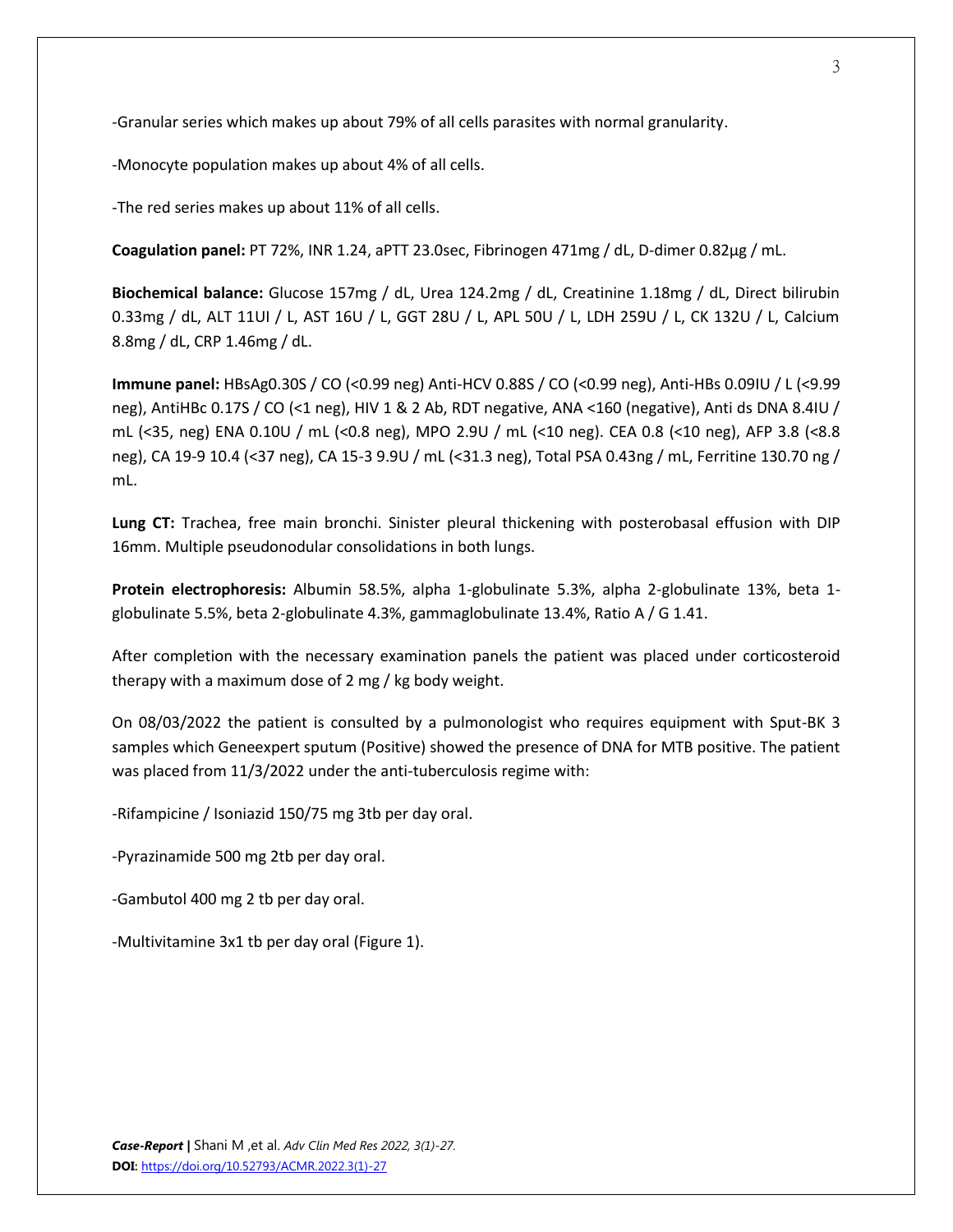



The graph below shows the correlation between the doses of cortisone used by the patient and the value of PLT. The patient from 11/03/2022 is under the regime with three anti-tuberculosis (Figure 2).



**Figure 2:** Correlation between the doses of cortisone used by the patient and the value of PLT

## **Discussion**

TB is ranked as the 13th leading cause of death in the world and the second leading killer of infectious origin after the COVID-19 period (on HIV / AIDS). In 2020 about 10 million people were infected with tuberculosis according to WHO reports of which 5.6 million men, 3.3 million women and 1.1 million children. TB is present in all countries and age groups.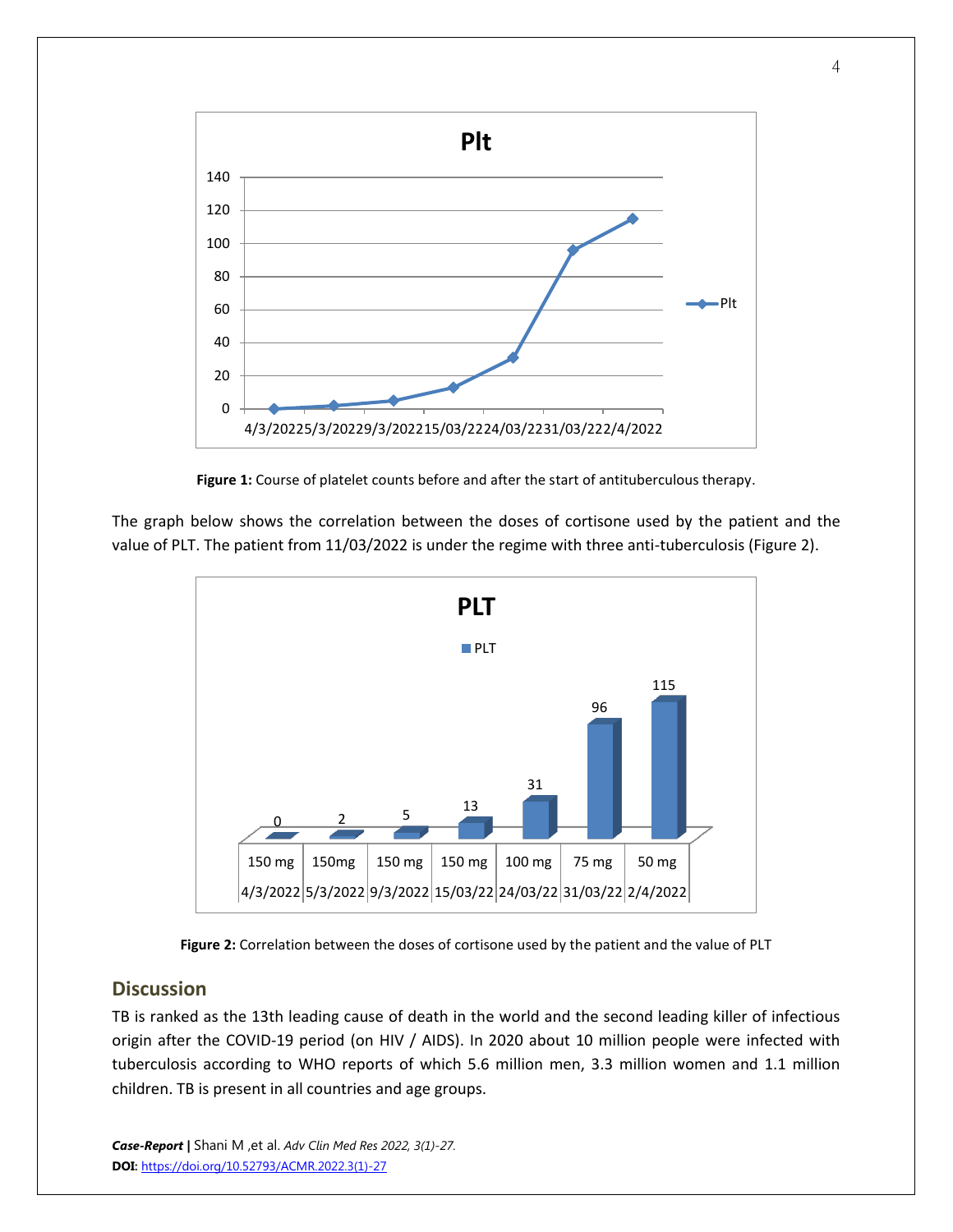The disease was under control especially in developing countries, until the emergence of HIV infection and the identification of resistant strains of mycobacteria [3-5]. Various hematological manifestations include abnormalities such as anemia, leukocytosis, monocytosis, lymphopenia, leukopenia, thrombocytopenia, thrombocytosis, leukomoid reactions or even pancytopenia [1,2], but the thrombocytopenia is deep in tuberculopathy and tuberculopathy there are some reports (in total 18 cases reported) [6-10].

Idiopathic thrombocytopenic purpura (ITP, also known as primary immune thrombocytopenic purpura) is an acquired disease which is defined as isolated thrombocytopenia without other potential causes present. It usually has a secret onset with a long history of purpura (purpura). > 6 months), spontaneous remission is uncommon and in most cases is likely to be incomplete [11-13]. Steroids are conventional first-line therapy for adult ITP. Platelet count increases in responding patients and usually reaches maximum values from two to four weeks after the start of treatment. However, in most patients, the platelet count drops when the steroid dose is reduced or discontinued. Another alternative treatment for primary autoimmune TPI is the use of venous immunoglobulins, the use of which is indicated in cases where certain clinical situations require an increase in immediate due to interventions or clinically significant complications [11,13]. In our case, the exclusion of ITP was done not only based on standard criteria [12], but also with the fact of the reaction of platelet value after the combination of antituberculous therapy accompanied by antituberculous therapy. Other causes of thrombocytopenia such as hemophagocytic syndrome, TTP, combined autoimmune clinical and laboratory cytopenia, bone marrow aspiration, and biopsy described in the case report were also excluded.

It is already known that various factors cause hemorrhage related to infectious conditions, of which the most common is thrombocytopenia. The etiology of thrombocytopenia in most cases appears to be an increase in platelet destruction, either due to KID or septicemia, as well as platelet adhesion to damaged vascular surfaces, or direct platelet toxicity caused by other microorganisms from the involvement of the bone marrow in the infectious process. Although the most important therapy for Infection-Related Thrombocytopenia is that directed at the underlying infection, treatment decisions for thrombocytopenic purpura immunity remain controversial and may include single or combination therapy with corticosteroids, intravenous immunoglobulin (IV). Thrombocytopenia or hemorrhage [11,14]. In the reported case the clinic was dominated by gingivorrhage, hemoptysis, diffuse petechiae and ecchymoses, macroscopic hematuria. Based on clinical examinations, radiological findings (chest xray and CT), demonstration of acid-fast bacilli positivity in sputum (Gene expert) and after excluding other causes of thrombocytopenia, the diagnosis of purulent immune thrombocytopenia due to TBC was made tuberculosis.

The patient was placed on corticosteroid therapy and from the follow-up to the dynamics no significant response to platelet count was observed, until the moments after the start of antituberculous therapy when the improvement of values was proven not only in laboratory but also with improved clinical performance [11,13].

The effect of steroids on thrombocytopenia is complex and has a late effect. The mechanism of action of